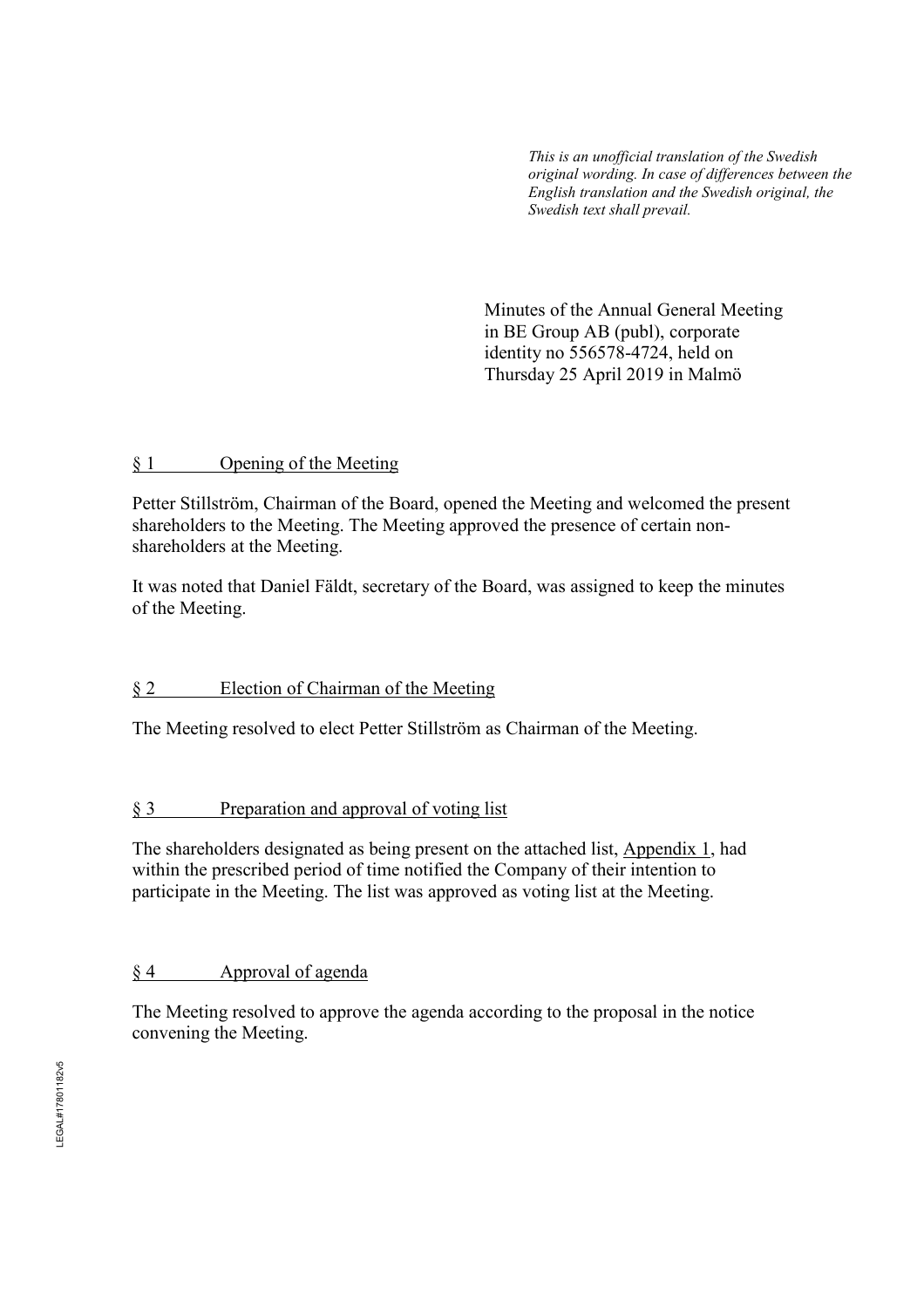# § 5 Election of one or two person/s to approve the minutes

Christer Dahlberg was appointed to approve the minutes together with the Chairman.

# § 6 Determination of whether the Meeting has been duly convened

It was informed that a notice convening the Meeting had been inserted in Post- och Inrikes Tidningar (*the "Swedish Official Gazette"*) and published on the Company's website on 27 March 2019 and that advertisements regarding the convening notice had been inserted in Svenska Dagbladet and Sydsvenskan on the same date. The Meeting was declared to be duly convened.

§ 7 Presentation of a) the annual report and the Auditor's report and the consolidated financial statements and the Auditor's report on the consolidated financial statements, b) the Board of Directors' proposal for appropriation of the Company's profit, and c) statement by the Auditor whether applicable guidelines for remuneration to senior executives has been complied with

It was informed that the annual report of the Company and the group, together with the balance sheet and the income statement for the financial year 2018 and the Board of Directors' proposal for appropriation of the Company's profit, had been available to the shareholders at the Company and on the Company's website since 27 March 2019, had been distributed to all shareholders on request and was also available at the Meeting.

Further, it was informed that the statement by the Auditor on the compliance with the applicable guidelines for remuneration to senior executives had been available at the Company and on the Company's website since 4 April 2019 and distributed to all shareholders on request and that said documents had also been distributed at today's Meeting.

The Meeting resolved that all documents according to item 7 on the agenda had been duly presented at the Meeting.

Eva Carlsvi, authorised public accountant, reported on the work of the auditors and presented the Auditor's Report and the Group Auditor's Report for the financial year 2018.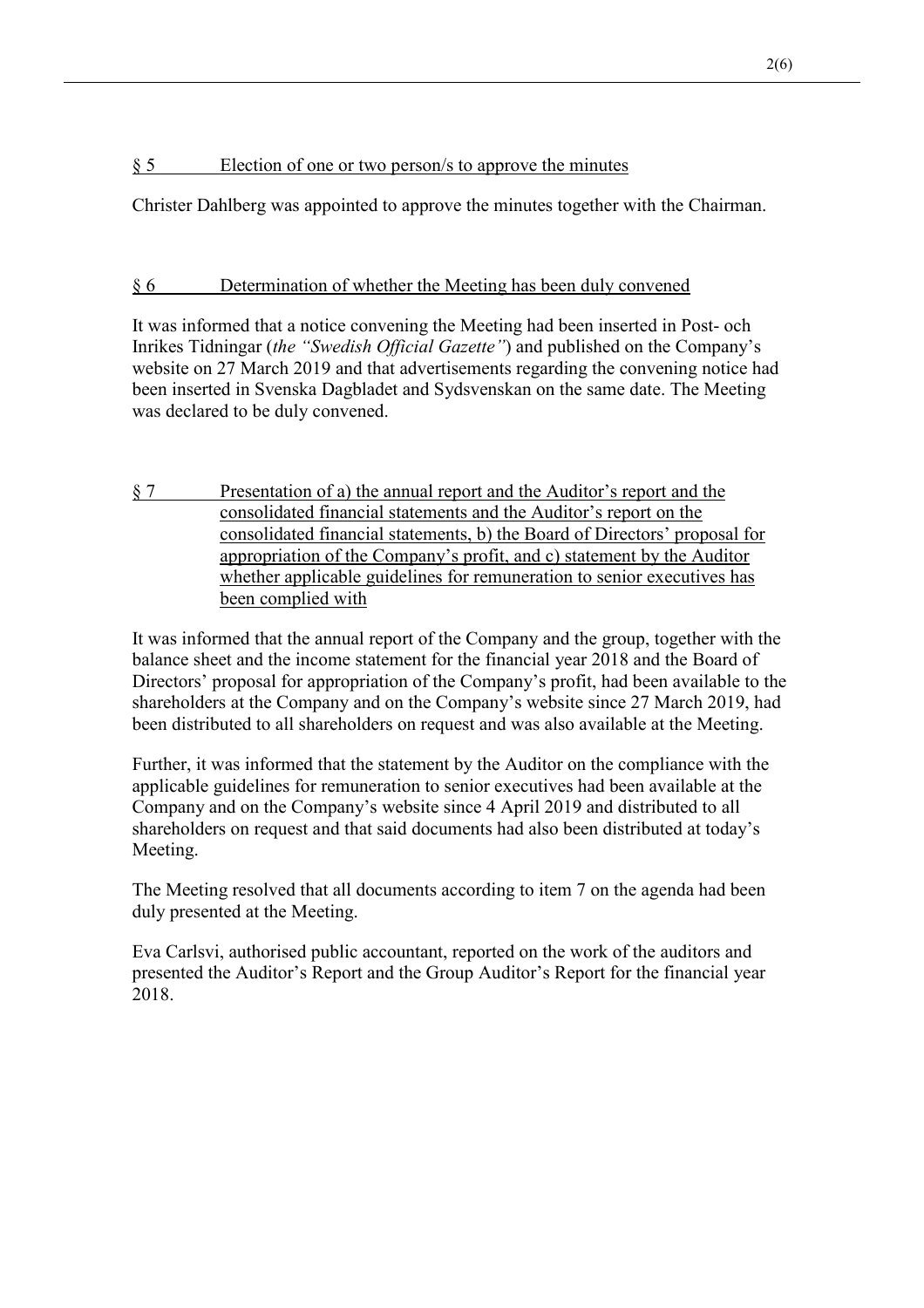#### § 8 Report on the work of the Board of Directors and the Committees

The Chairman reported on the work of the Board of Directors during the financial year 2018.

Lars Olof Nilsson, Chairman of the Audit Committee, reported on the work of the Audit Committee during the financial year 2018.

# § 9 The CEO's report

The President of the Company, Anders Martinsson, presented a report on the financial year 2018.

The shareholders were given the opportunity to ask questions.

# § 10 a Resolution on the adoption of the statement of income and the balance sheet and the consolidated statement of income and consolidated balance sheet

The Meeting resolved to adopt the presented statement of income and the balance sheet and the consolidated statement of income and consolidated balance sheet, all as per 31 December 2018.

# § 10 b Resolution on the appropriation of the Company's profit according to the adopted balance sheet

The Meeting was informed that the Board of Directors' complete proposal for the appropriation of the Company's profit is presented in the annual report and the Chairman accounted for the background to the proposal of the Board of Directors. The Meeting resolved in accordance with the Board of Directors' proposal that a cash dividend of SEK 1.75 per share shall be distributed to the shareholders for the financial year 2018, and that the record date for dividend shall be Monday 29 April 2019.

### § 10 c Resolution on discharge from liability of the Board members and the CEO for the financial year 2018

The Meeting resolved that the members of the Board of Directors and the CEO should be discharged from liability for the financial year 2018. It was noted that the members of the Board of Directors and the CEO did not participate in the decision regarding their discharge from liability.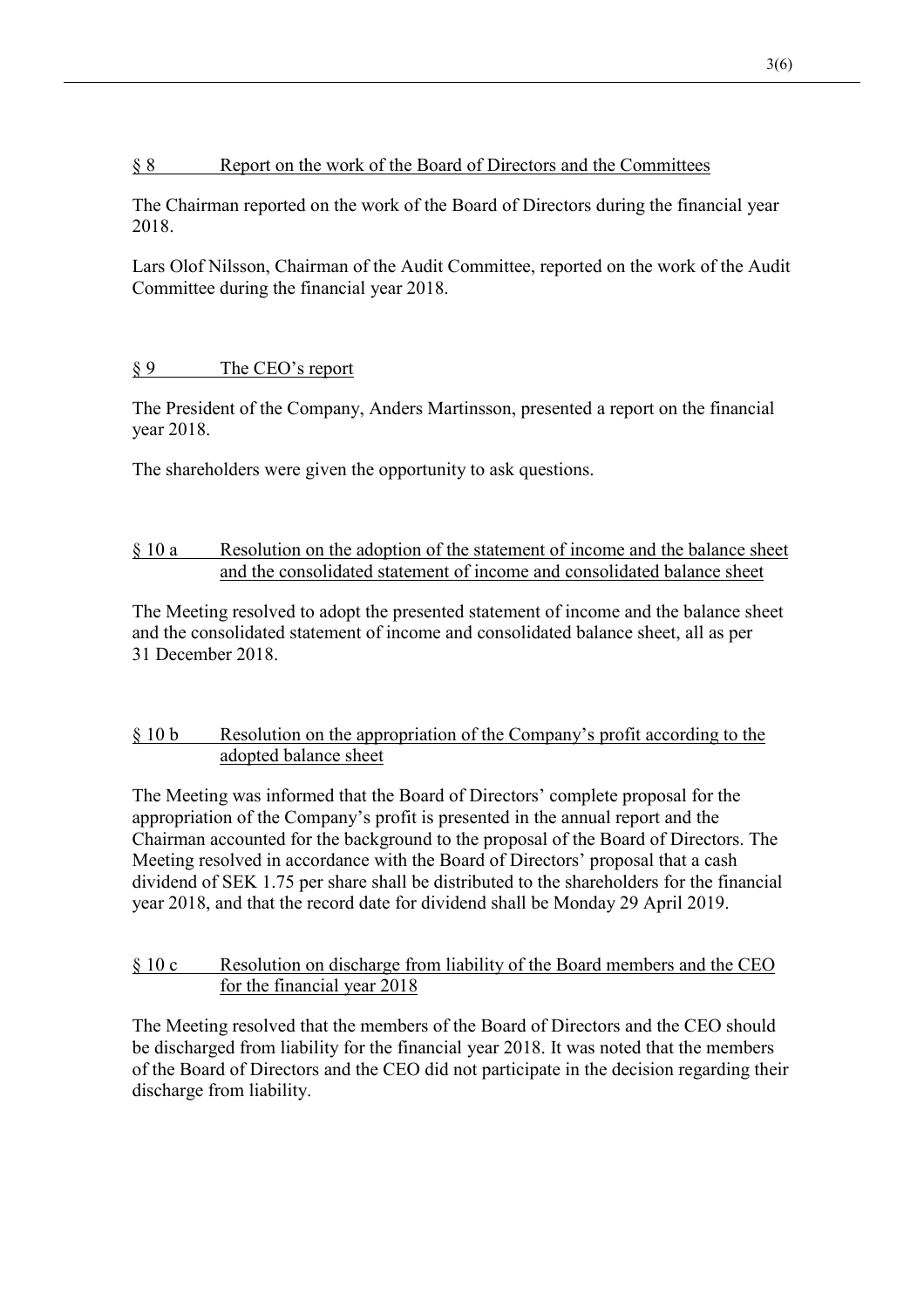# §11 Establishment of the number of Board members

Petter Stillström, member of the Nomination Committee, presented the work of the Nomination Committee ahead of the Annual General Meeting 2019, as well as the background to the Committee's proposals for the number of Board members.

The Meeting resolved, in accordance with the proposal of the Nomination Committee, that the number of Board members shall be five, with no deputy members.

### §12 Establishment of fees to the Board Members and the Auditor

Petter Stillström presented the Nomination Committee's proposal for fees to the Board members and the Auditor.

The Meeting resolved in accordance with the proposal of the Nomination Committee that the fees to the Board members shall amount to a total of SEK 1,260,000 of which SEK 420,000 (unchanged) to the Chairman and SEK 210,000 (unchanged) to each of the other members elected at a Meeting and not employed by the Company. For work in the Audit Committee it was resolved that a remuneration of SEK 70,000 (unchanged) shall be paid to the Chairman and SEK 40,000 (unchanged) shall be paid to each of the other committee members.

The Meeting resolved, in accordance with the proposal of the Nomination Committee, that fee to the Auditor shall be paid as per approved invoice.

#### §13 Election of Board Members

Petter Stillström presented the Nomination Committee's proposal for Board members for the period up to and including the next Annual General Meeting, entailing reelection of the Board members Carina Andersson, Lars Olof Nilsson, Mikael Sjölund, Petter Stillström and Jörgen Zahlin. As Chairman of the Board of Directors, the Nomination Committee proposed re-election of Petter Stillström.

It was noted that that the proposed Board members' assignments in other companies had been duly presented at the Meeting.

The Meeting resolved to elect members and Chairman of the Board of Directors in accordance with the proposal of the Nomination Committee.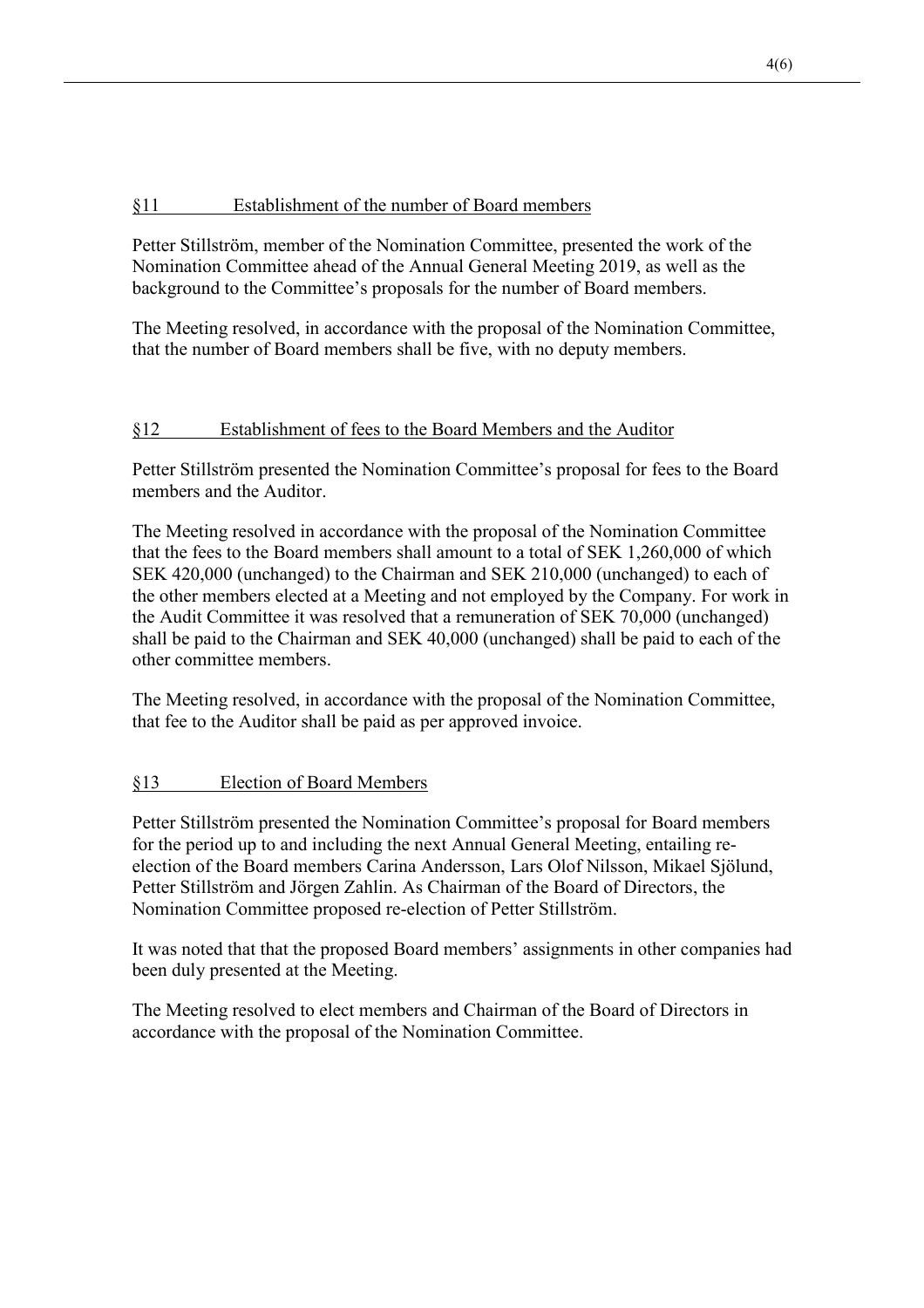### § 14 Election of Auditor

Petter Stillström presented the Nomination Committee's proposal for Auditor for the coming term of office.

The Meeting resolved, for the period up to and including the next Annual General Meeting, to elect the accounting company Öhrlings PricewaterhouseCoopers AB as the Company's Auditor. It was noted that Öhrlings PricewaterhouseCoopers AB had informed the Company that the authorised public accountant Eva Carlsvi will continue to be auditor in charge.

### § 15 Resolution on guidelines for remuneration to senior executives

The Chairman accounted for the main contents of the Board of Directors' proposal on guidelines for remuneration to senior executives in accordance with Appendix 2.

The Meeting resolved in accordance with the proposal of the Board of Directors.

# § 16 Resolution on authorisation of the Board of Directors to decide on transfer of the company's own shares

The Chairman accounted for the main contents of the Board of Directors' proposal on authorisation of the Board of Directors to decide on transfer of the company's own shares in accordance with Appendix 3.

The Meeting resolved in accordance with the proposal of the Board of Directors. It was noted that the resolution was unanimous.

§ 17 Closing of the Meeting

The Chairman then closed the Meeting.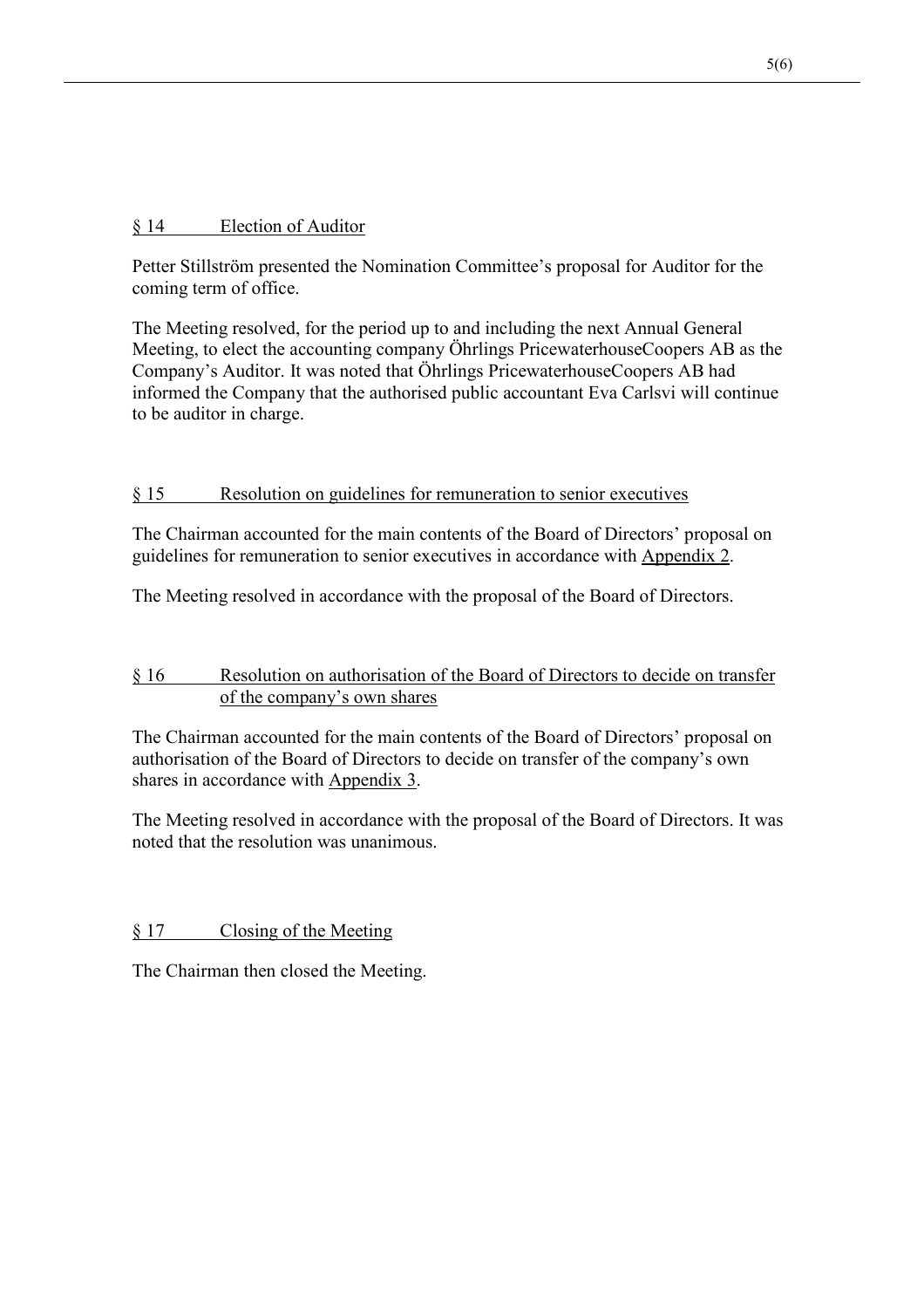Nothing further was considered. As above:

Daniel Fäldt

Approved:

Petter Stillström

Christer Dahlberg

 $\frac{1}{2}$  ,  $\frac{1}{2}$  ,  $\frac{1}{2}$  ,  $\frac{1}{2}$  ,  $\frac{1}{2}$  ,  $\frac{1}{2}$  ,  $\frac{1}{2}$  ,  $\frac{1}{2}$  ,  $\frac{1}{2}$  ,  $\frac{1}{2}$  ,  $\frac{1}{2}$  ,  $\frac{1}{2}$  ,  $\frac{1}{2}$  ,  $\frac{1}{2}$  ,  $\frac{1}{2}$  ,  $\frac{1}{2}$  ,  $\frac{1}{2}$  ,  $\frac{1}{2}$  ,  $\frac{1$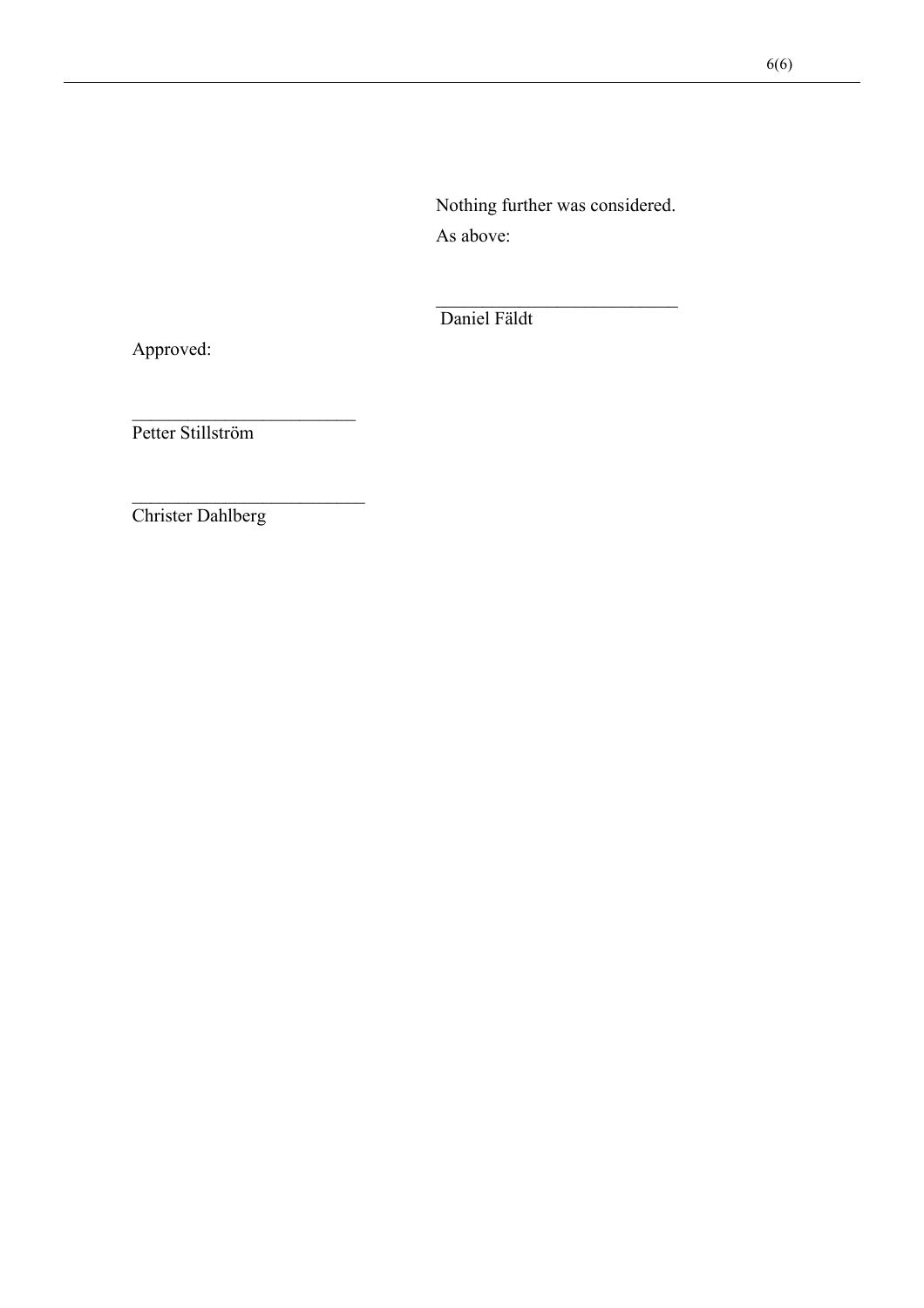**Appendix 2** 

# **THE BOARD OF DIRECTORS' OF BE GROUP AB PROPOSAL FOR GUIDELINES FOR REMUNERATION TO SENIOR EXECUTIVES**

The Board of Directors of BE Group AB (publ) proposes the Annual General Meeting 2019 to resolve on the following guidelines for remuneration to senior executives.

\_\_\_\_\_\_\_\_\_\_\_\_\_\_\_\_\_\_\_\_\_\_\_\_\_\_\_\_\_\_\_\_\_\_\_\_\_\_\_\_\_\_\_\_\_\_\_\_\_\_\_\_\_\_\_\_\_\_\_\_\_\_\_\_\_\_\_\_\_\_

### **1. Scope of the guidelines etc.**

These guidelines cover the remuneration and other terms of employment for individuals who are part of the group management during the validity of the guidelines.

#### **2. Basic principles and remuneration elements**

The remuneration to senior executives shall consist of a fixed salary, variable salary, pension and other benefits. The total remuneration shall be in accordance with market conditions and be revised annually.

#### *Fixed remuneration*

The fixed remuneration for senior executives of BE Group shall be individual and differentiated with regard to the responsibility and achievements of the individual and shall be set annually.

#### *Variable remuneration*

Variable remuneration shall be related to the fulfilment of annual predetermined well defined targets. Bonus shall be limited to a pre-determined maximum amount. The senior executives' bonus shall amount to a maximum of 50 per cent of the fixed remuneration.

#### *Pension*

Pension payments shall be fee based and shall correspond to a maximum of 30 per cent of the fixed annual salary.

Senior executives having their residence outside Sweden may be offered pension plans that are competitive in the country of residence.

# *Terms of notice for termination*

Upon notice by BE Group, the fixed salary during the notice period shall correspond to a maximum of 12 months' fixed salary. Upon notice given by a senior executive, the notice period shall amount to a maximum of 6 months without any right to severance pay.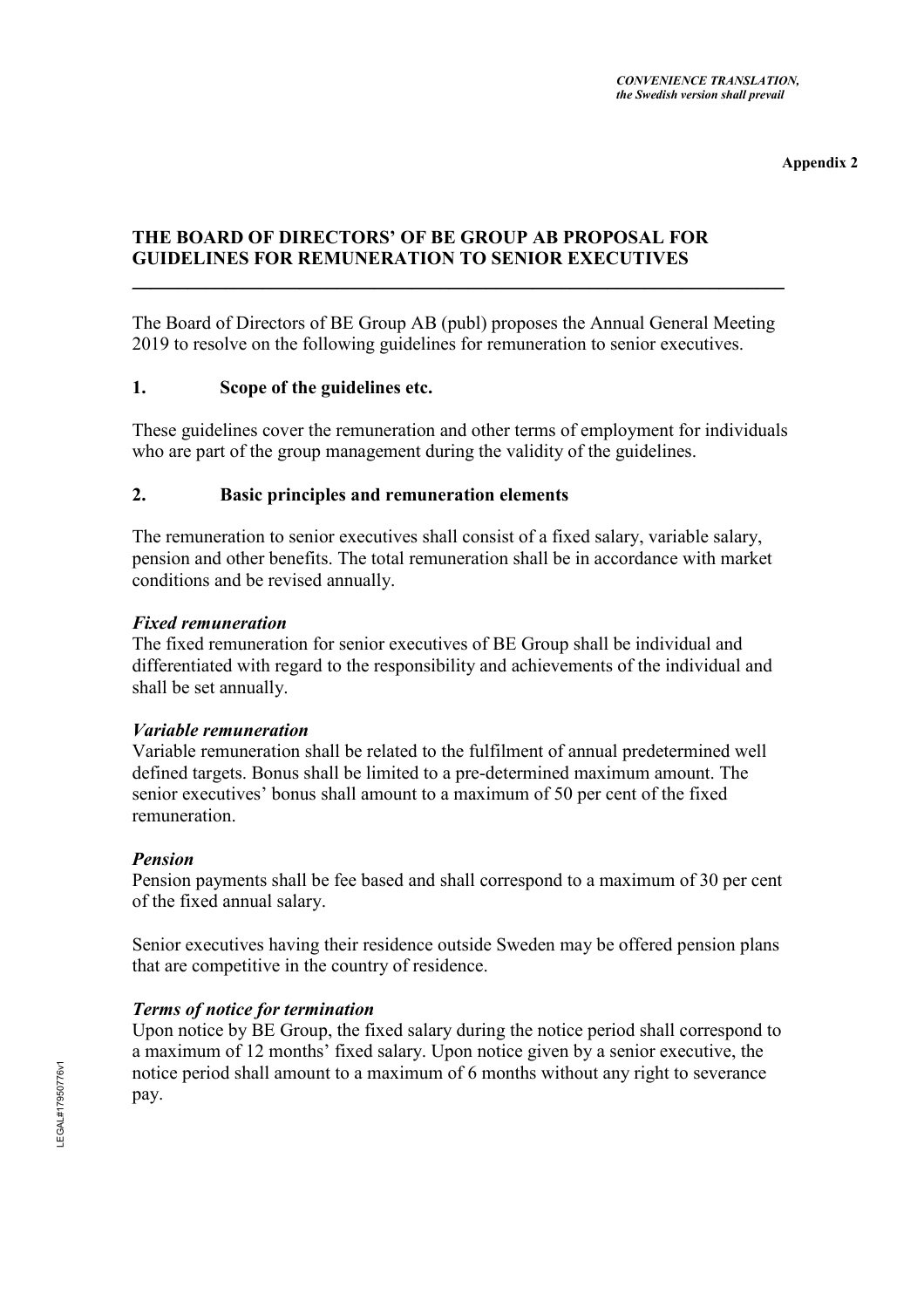### *Other benefits*

Other benefits, such as company car and private health insurance, may be provided to the extent this is considered customary for senior executives holding equivalent positions on the labour market where the executive is active.

### **3. The Board of Directors' preparations and resolutions as regards remuneration and other terms of employment for senior executives**

The Board of Directors, acting as the company's Remuneration Committee, prepares matters relating to remuneration and other terms of employment for senior executives. Decisions regarding remuneration to the President and CEO are made by the Board of Directors in its entirety. In respect of other senior executives, decisions on remunerations are made by the Board of Directors upon proposal from the President.

> Malmö in March 2019 THE BOARD OF DIRECTORS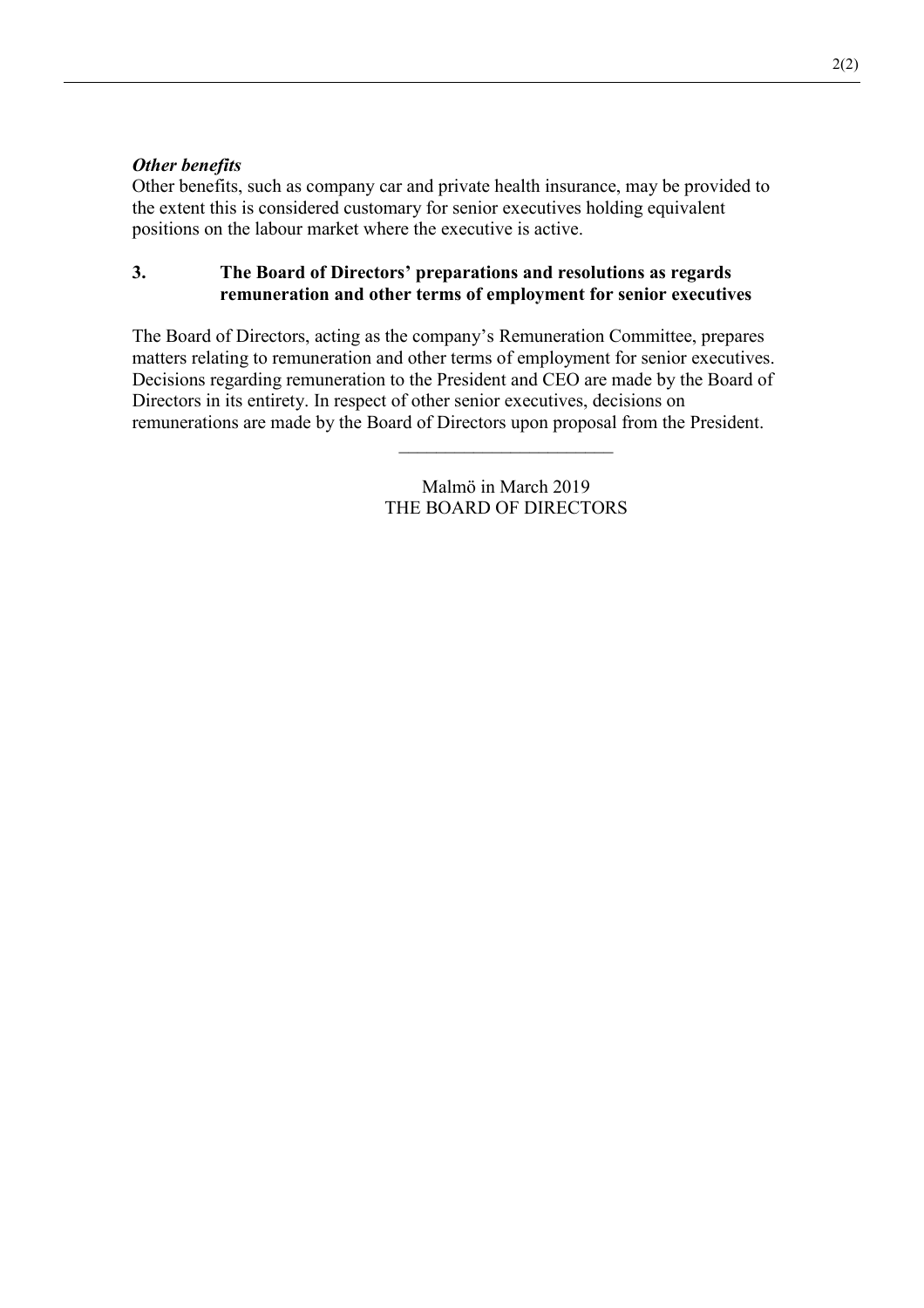**Appendix 3** 

# **PROPOSAL OF THE BOARD OF DIRECTORS OF BE GROUP AB FOR AUTHORISATION OF THE BOARD TO RESOLVE ON TRANSFER OF THE COMPANY'S OWN SHARES**

The Board of Directors proposes that the Annual General Meeting shall resolve to authorise the Board to resolve on transfer of the company's own shares in accordance with the following conditions:

- 1. The authorisation may be exercised on one or several occasions, though not exceeding past the Annual General Meeting 2020.
- 2. Transfer may be made of maximum 26,920 shares, equivalent to the company's existing holding of own shares.
- 3. Transfer may be made with a deviation from the shareholders' preferential right.
- 4. Transfer may be made as payment of the total or part of the purchase price at an acquisition of a company or business or part of a company or business, where the consideration shall be equivalent to the estimated market value of the share. On such transfer, payment may be made by assets contributed in kind or by set-off of a claim against BE Group.
- 5. Transfer may also be made against cash payment by sale on Nasdaq Stockholm, at a price within the price interval that may be registered at any given time, i.e. the interval between the highest purchase price and the lowest sales price at the time of transfer.
- 6. The Board shall be entitled to determine the other terms and conditions of the transfer.

The reason for the proposal and the reason why transfer of shares may be made with deviation from the shareholders' preferential right is to enable financing of minor company acquisitions by the utilisation of the company's own shares.

The company's holding of own shares is equivalent to approximately 0.2 percent of the total number of shares.

#### **Voting majority**

The resolution by the Annual General Meeting on the authorisation of the Board of Directors to resolve on transfer of the company's own shares is subject to the support by shareholders representing at least two-thirds of both the number of votes cast and the shares represented at the Meeting in order to be valid.